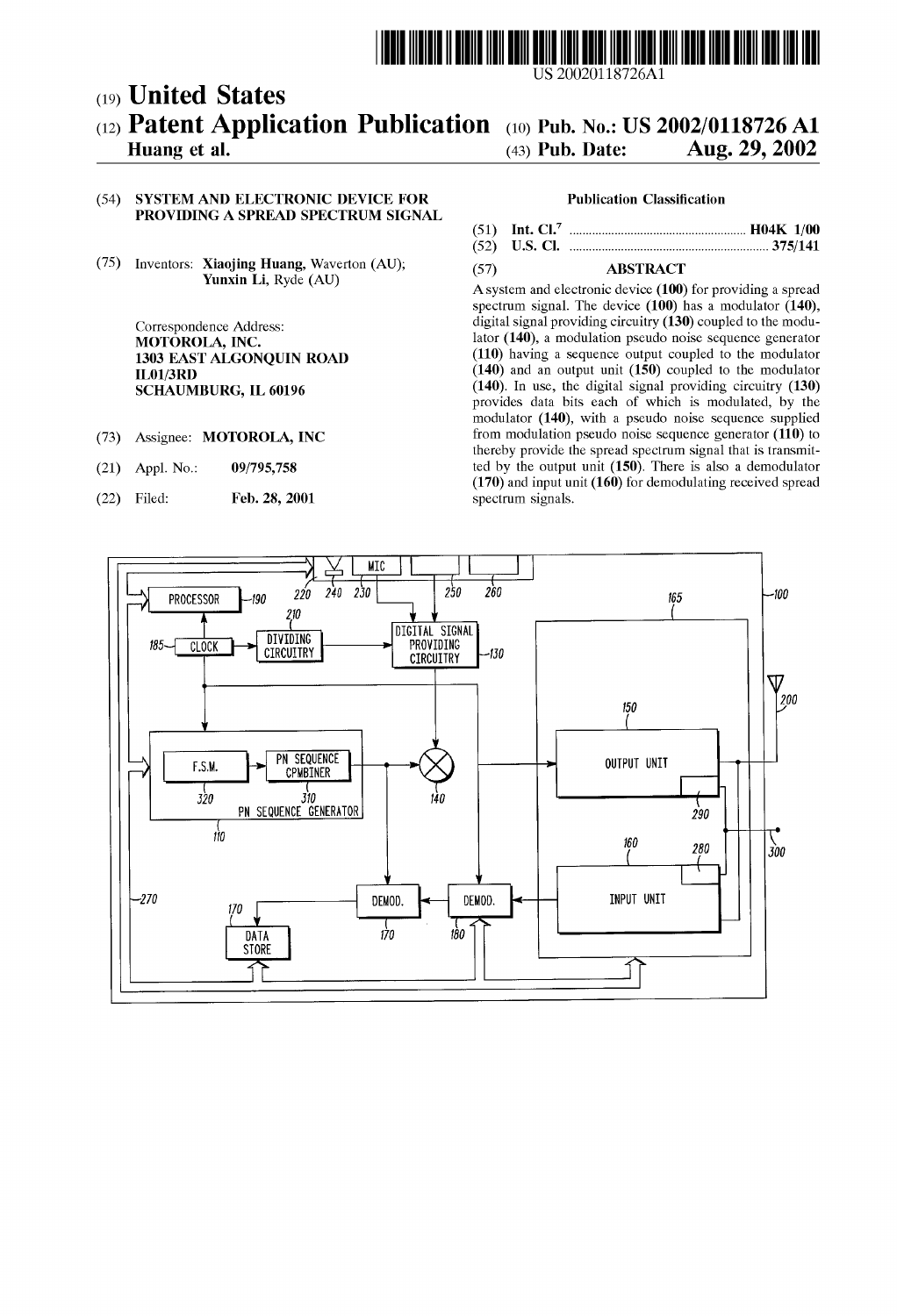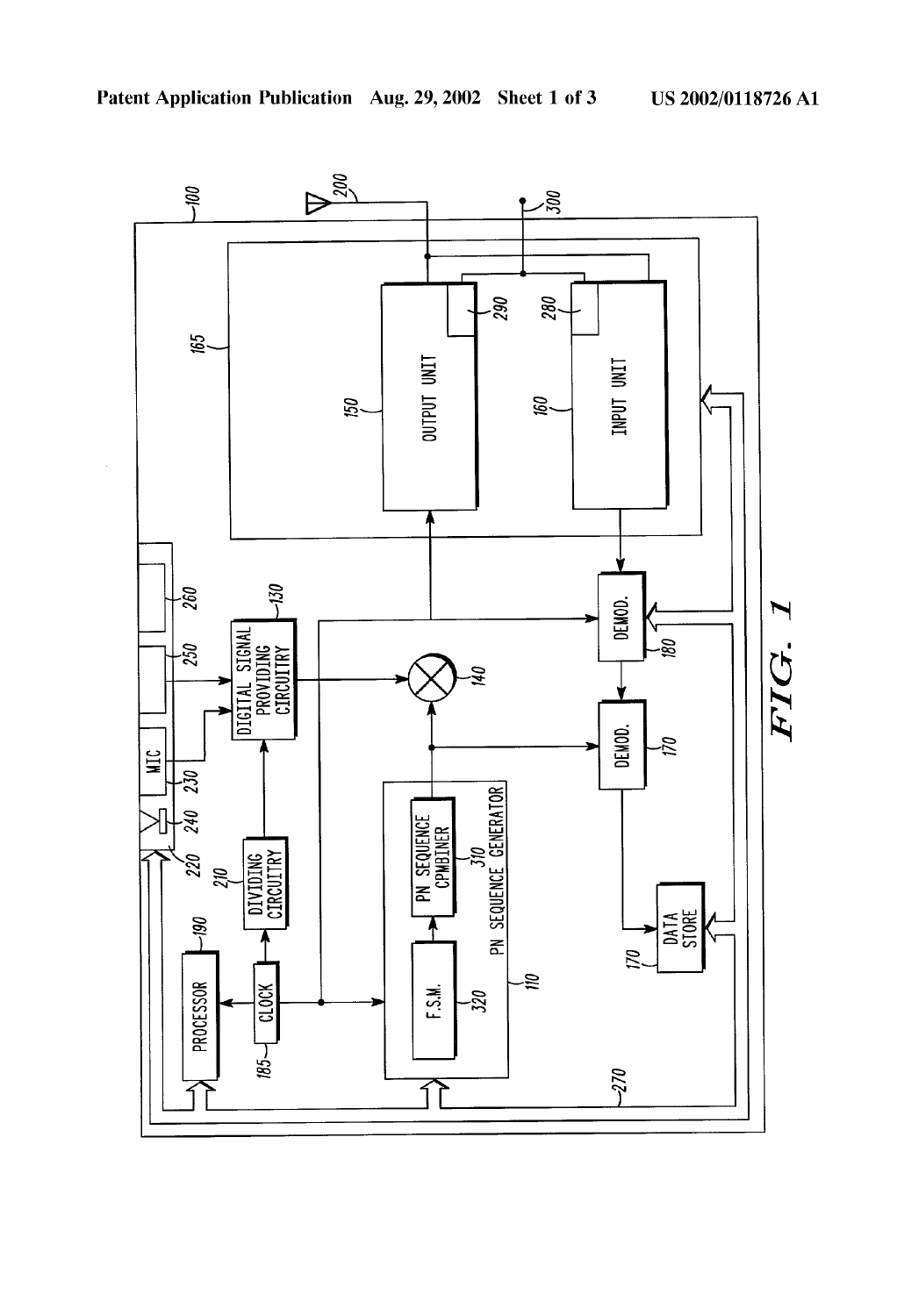

FIG. 2

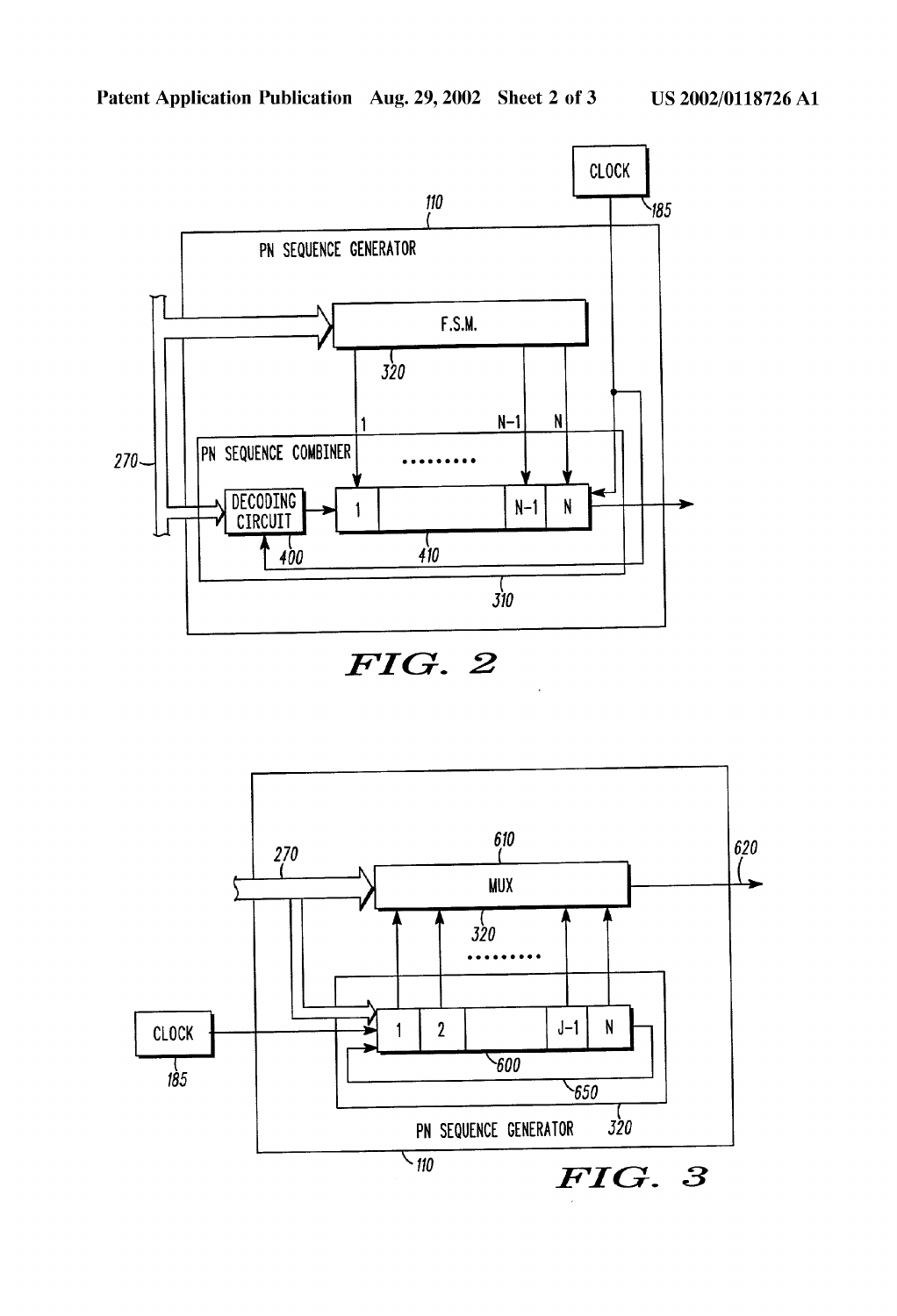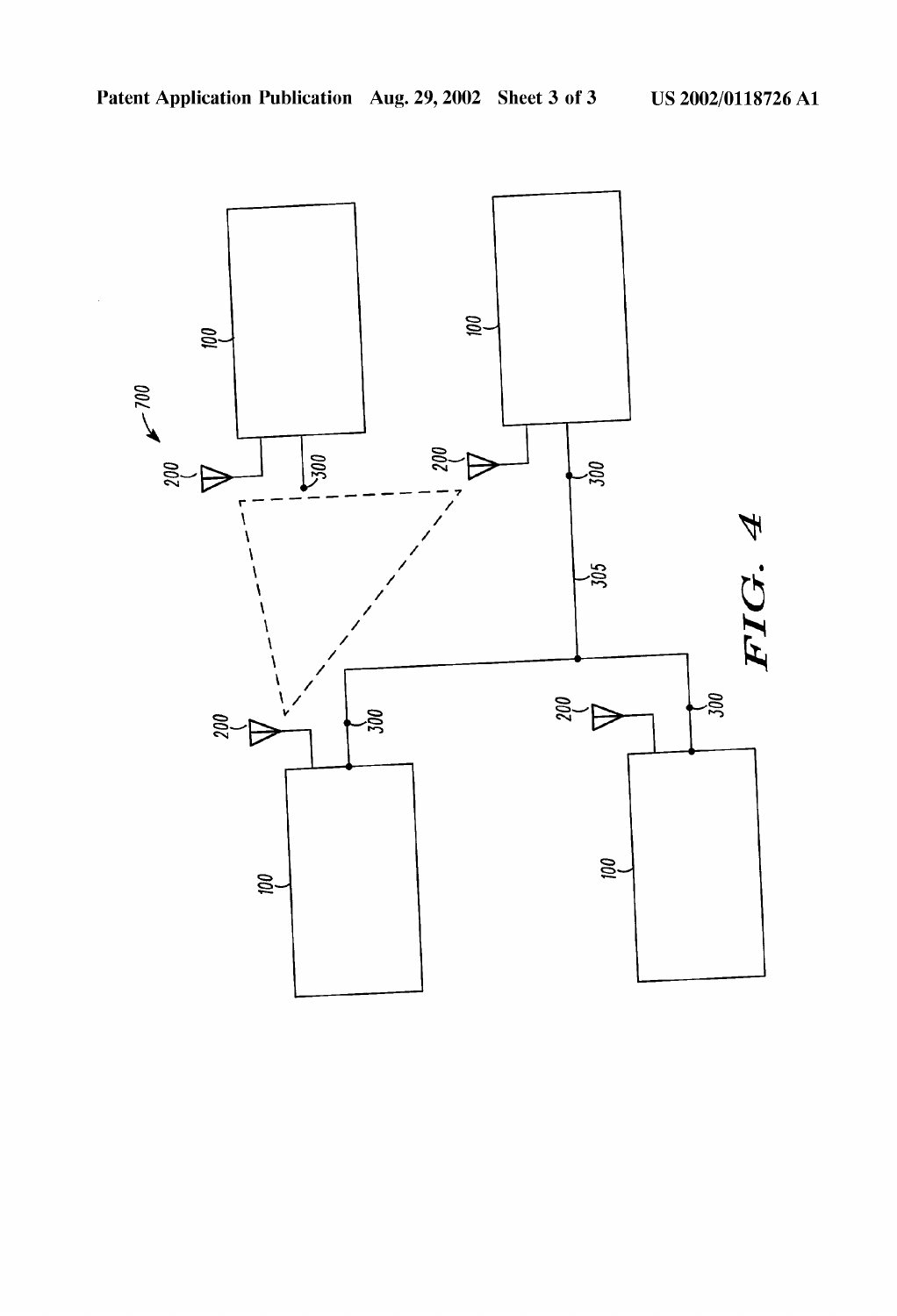### SYSTEM AND ELECTRONIC DEVICE FOR PROVIDING A SPREAD SPECTRUM SIGNAL

### FIELD OF THE INVENTION

[0001] This invention relates to a Direct Sequence Spread Spectrum (DSSS) system and an electronic device for pro viding a DSSS signal. The invention is particularly useful for, but not necessarily limited to, systems and devices With radio frequency communication links.

#### BACKGROUND OF THE INVENTION

[0002] Spread Spectrum (SS) technologies have been used for anti-jamming and security communications systems as well as commercial cellular and other wireless communications netWorks. Recently, an unconventional form of SS technology, namely ultra-Wideband (UWB) technology, has attracted a great deal of attention because of its unique advantages over other conventional SS systems. One of the most important characteristics of the UWB signals is that their bandWidths could be orders of magnitude more than that of the conventional SS systems. Due to their ultra-Wide bandWidth, UWB signals demonstrate unique properties such as high time-resolution and deep materials penetration. UWE technology may enable the realisation of exceptionally high performance, low cost wireless communications systems With improved capacity. These UWB systems include Wireless cable replacement devices, ultra-high speed Local Area Networks (LANs), and ultra-low power wireless links for Personal Area NetWorks (PANs).

[0003] A major concern of UWB systems is that they could potentially interfere With eXisting communications systems because the emission bandwidth of UWB devices generally exceeds one gigahertz and may be greater than ten gigahertz. Furthermore, when generated by conventional direct sequence (DS) modulation or pulse position modula tion, UWB signals contain a number of spectral peaks and/or spectral lines Which could be harmful to, or at least interfere with, other communications systems.

# SUMMARY OF THE INVENTION

[0004] According to one aspect of the invention there is provided an electronic device for providing a spread spec trum signal, the device comprising: a modulator having a modulator output; digital signal providing circuitry having a signal output coupled to a signal input of the modulator; a modulation pseudo noise sequence generator having a sequence output coupled to a sequence input of said modulator; and an output unit coupled to the modulator output, wherein, in use, the digital signal providing circuitry provides data bits each of Which is modulated, by the modula tor, With a pseudo noise sequence supplied from the modu lation pseudo noise sequence generator to thereby provide the spread spectrum signal that is transmitted by said output unit.

[0005] Suitably, the output unit may include a radio trans mitter.

[0006] The output unit may include a modem. Preferably, the output unit may provide for connection and transmission of said spread spectrum signal to a Wired communication link.

[0007] Suitably, said pseudo noise sequence generator may include a finite state machine. The modulation pseudo

noise sequence generator may suitably includes a sequence combiner coupled to said finite state machine, wherein, in use, pseudo noise data bits associated With cyclical states of said finite state machine are sequentially combined into a sequence by said sequence generator to provide said pseudo noise sequence. Preferably, modulation of the data bits may be synchronized with the pseudo noise sequence.

[0008] The electronic device may be a radio communication device such as a tWo-Way radio communication device and the digital signal providing circuitry may be coupled to a microphone. Typically, the signal providing circuitry pref erably includes a digital data store.

[0009] Preferably, the electronic device may include: a demodulator having a demodulator output; a demodulation pseudo noise sequence generator having a output coupled to an input of the demodulator; and an input unit With an output coupled to the demodulator Wherein, in use, a spread spec trum signal received by said input unit is demodulated, by the modulator, With a pseudo noise sequence supplied from the demodulation pseudo noise sequence generator to thereby provide a digital signal.

[0010] Suitably, state transitions of the receiving finite state machine may be synchronized with the spread spectrum signal.

[0011] According to another aspect of the invention there is provided a spread spectrum signal communication system comprising: a communication link; and a plurality of elec tronic devices in communication With each other by the communication link, the electronic devices comprising: a modulator having a modulator output; digital signal provid ing circuitry having a signal output coupled to a signal input of the modulator; a modulation pseudo noise sequence generator having a sequence output coupled to a sequence input of the modulator; and an output unit coupled to said modulator output, Wherein, in use, the digital signal provid ing circuitry provides data bits each of Which is modulated, by said modulator, With a pseudo noise sequence supplied from the modulation pseudo noise sequence generator to thereby provide a spread spectrum signal that is transmitted by said output unit.

[0012] The electronic device of the spread spectrum signal communication system may suitably include any or all of the above elements or functions.

#### BRIEF DESCRIPTION OF THE DRAWINGS

[0013] In order that the invention may be readily understood and put into practical effect, reference Will noW be made to preferred embodiments as illustrated With reference to the accompanying draWings in Which:

[0014] FIG. 1 is a schematic block diagram of an electronic device for generating a DSSS signal in accordance with the invention;

 $[0015]$  FIG. 2 is a first preferred embodiment of schematic block diagram of a pseudo noise sequence generator com prising part of the electronic device of FIG. 1;

[0016] FIG. 3 is a second preferred embodiment of schematic block diagram of a pseudo noise sequence generator comprising part of the electronic device of FIG. 1; and

[0017] FIG. 4 is a schematic block diagram of a spread spectrum signal communication system.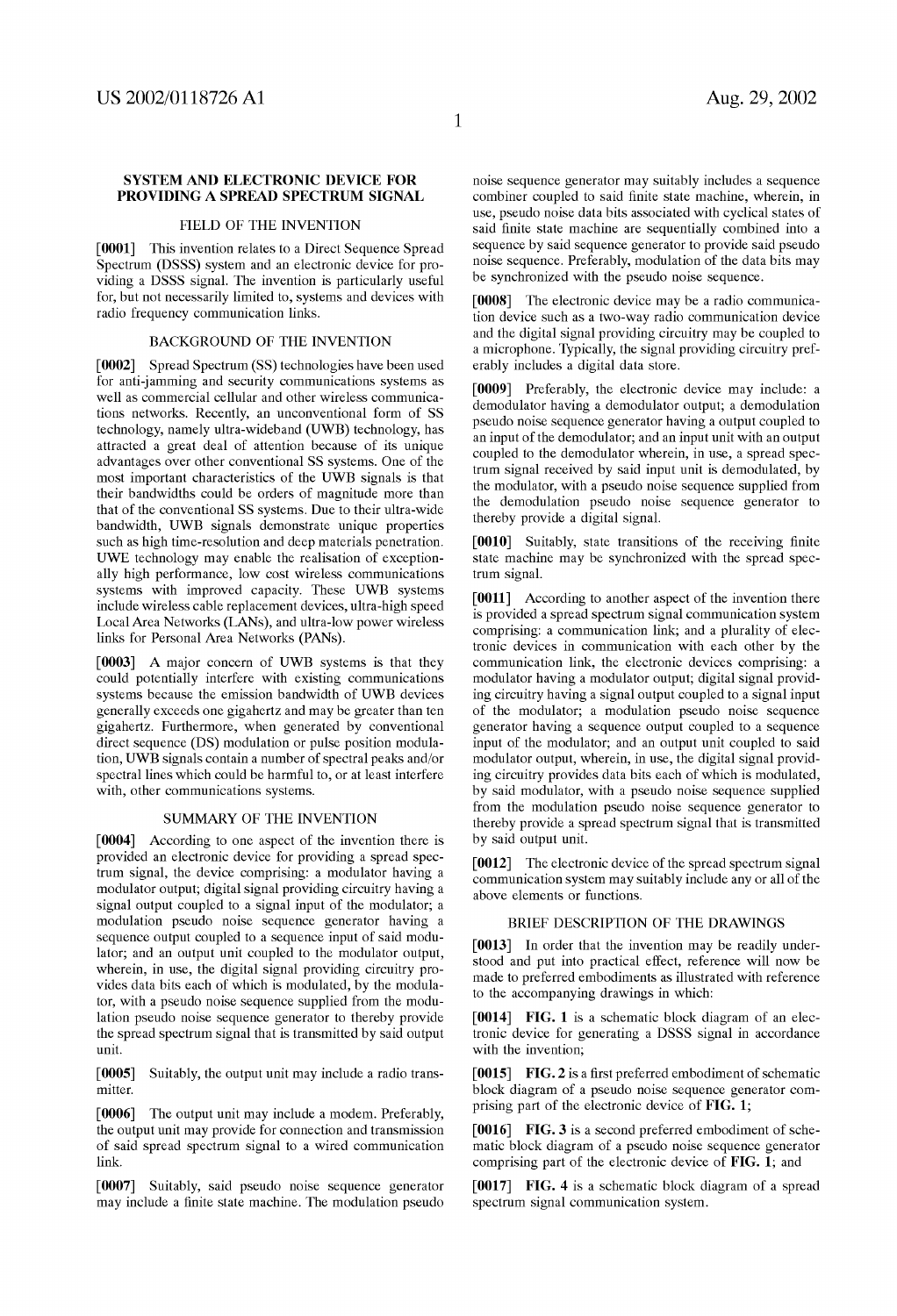### DETAILED DESCRIPTION OF PREFERRED EMBODIMENTS OF THE INVENTION

[0018] Referring to FIG. 1 there is illustrated a schematic block diagram of an electronic device 100 for providing a DSSS signal. The electronic device 100 is typically a single or tWo Way radio communication device, it may also form part of a computer or other processing unit coupled to a netWork by a Wired communication link or radio link. The electronic device 100 includes a combined common modu lation pseudo noise sequence generator and a demodulation pseudo noise sequence generator hereafter referred to as pseudo noise sequence generator 110. The electronic device 100 also has a modulator 140 with a modulator output and a digital signal providing circuitry 130 coupled to a signal input of modulator 140. The pseudo noise sequence genera tor 110 has a sequence output coupled to an input of the modulator 140. There is also an output unit 150 coupled to the output of the modulator 140.

[0019] The electronic device 100 also includes a demodulator 170 with a demodulator output and an input unit 160 indirectly coupled to the demodulator 170 by a buffer 180. It Will be apparent to a person skilled in the art that buffer 180 may form part of input unit 160. The pseudo noise sequence generator 110 has a sequence output coupled to an input of the demodulator 170 and an output of the demodu lator 170 is coupled to digital data store 175. In order to provide synchroniZation of signals and pseudo noise sequences to modulator 140 and demodulator 170, the electronic device 100 includes a clock 185 With outputs coupled to a processor 190 (With associated memory not shoWn), pseudo sequence generator 110 and buffer 180. The clock is also indirectly coupled through dividing circuitry 210 to a digital signal providing circuitry 130. The output unit 150 includes a radio transmitter coupled to an antenna 200. The input unit 160 includes a radio receiver coupled to antenna 200.

[0020] There is also a user interface 220 having, in one embodiment, a microphone 230, a speaker 240, an input command or data device 250 (typically in the form of a keypad or interactive display screen) and an optional display screen 260. The microphone 230 and command device 250 are coupled to the digital providing circuitry 130 and a bus 270 couples processor 190 to the user interface, the pseudo noise sequence generator 110, data store 175, buffer 180 and a communication port 165 comprising the output unit 150 and input unit 160. The output unit 150 has a radio trans mitter for transmitting spread spectrum signals by radio Waves at common antenna 200. Input unit 160 has a radio receiver coupled to common antenna 200. There is also a transmitter modem 290 forming part of output unit 150 and a receiver modem 280 forming part of input unit 160. Alternatively, output unit 150 and input unit 160 may be compatible for direct netWork connection (by a Wired com munication link or otherwise), and provide an Ethernet port at a port node 300 of the communication port 165.

 $[0021]$  The pseudo noise sequence generator 110 includes a pseudo noise sequence combiner 310 coupled to a finite state machine 320. An output from the sequence combiner 310 is coupled to the sequence input of the modulator 140 and an input of the demodulator 170.

 $[0022]$  Referring to FIG. 2 there is illustrated a first preferred embodiment of schematic block diagram of the pseudo noise sequence generator 110 that includes the finite state machine 320 and pseudo noise sequence combiner 310. As will be apparent to a person skilled in the art, the finite state machine 320 can be implemented by a non-liner feedback shift register configuration or by pseudo random numbers stored in memory (typically a Read Only Memory). The pseudo noise sequence combiner 310 includes a decod ing circuit 400 coupled to the bus 270, With a decoding circuit output providing a control signal to an N bit shift register 410. The finite state machine  $320$  has an N bit output bus each bit being coupled to a corresponding bit of the shift register 410. The clock 185 is also coupled to the shift register 410 and decoding circuit 400.

[0023] The Finite State Machine 320 has M states and each state is represented by a unique sequence of N random bits, Where M and N can be any positive integer. For each time interval T, corresponding to a clock cycle at an output of the dividing circuitry 210, one data bit from the digital providing circuitry 130 is provided to modulator 140. Fur ther, for each time interval T, the generated N random bit values by the Finite State Machine 320 are concurrently loaded into respective bits of the shift register 410, the loading being controlled by the decoding circuit 400 Which counts the number of clock cycles from the clock 185. Once N random bit values are loaded into to shift register 410, they are shifted out to the modulator 140 during the time interval T. The pseudo noise sequence combiner 110 sequen tially combines all N random bit values from all M states to provide output pseudo noise sequence Whose period is M\*T. Referring to both FIGS. 1 and 2, for each time interval T, the Modulator 140 receives one bit from the digital signal providing circuitry 130 and a sequence of N random bits from the pseudo noise sequence generator 110. Within each time interval T, the output Waveform from the Modulator 140 varies with the value of the bit from the digital signal providing circuitry 130 and the bit sequence of N random bits from the pseudo noise sequence generator 110. The Modulator 140 modulates the pseudo noise sequence gen erated by the pseudo noise sequence generator 110 With the output of the digital signal providing circuitry 130 by digital signal modulation, resulting in a DSSS signal Which is provided to the output unit 150.

[0024] The digital providing circuitry 130 is basically a buffer that receives data from the user interface 220. The electronic device 100 may also receive a spread spectrum signal at the input unit 160. This received spread spectrum signal is stored in the buffer 180 and demodulated by demodulator 170, Wherein for each time interval T the demodulator 170 receives N bits from the buffer 180 and a sequence of N random bits from the pseudo noise sequence generator 110. The demodulated output from demodulator 170 is then stored in the data store 175 and if desired contents from this data store 175 can be sent to the user interface 220.

[0025] Referring to FIG. 3 there is illustrated a second preferred embodiment of schematic block diagram of the pseudo noise sequence generator 110. In this embodiment, the finite state machine 320 is a J  $(J>=N)$  bit shift register 600. Adjacent N arbitrarily assigned random bits of the shift register 600 provide a pseudo noise sequence for modulating one bit from the digital providing circuitry 130. Each adjacent N bits that provide a pseudo noise sequence can be conceptually regarded as one of  $M$  ( $M < = J$ ) states of a Finite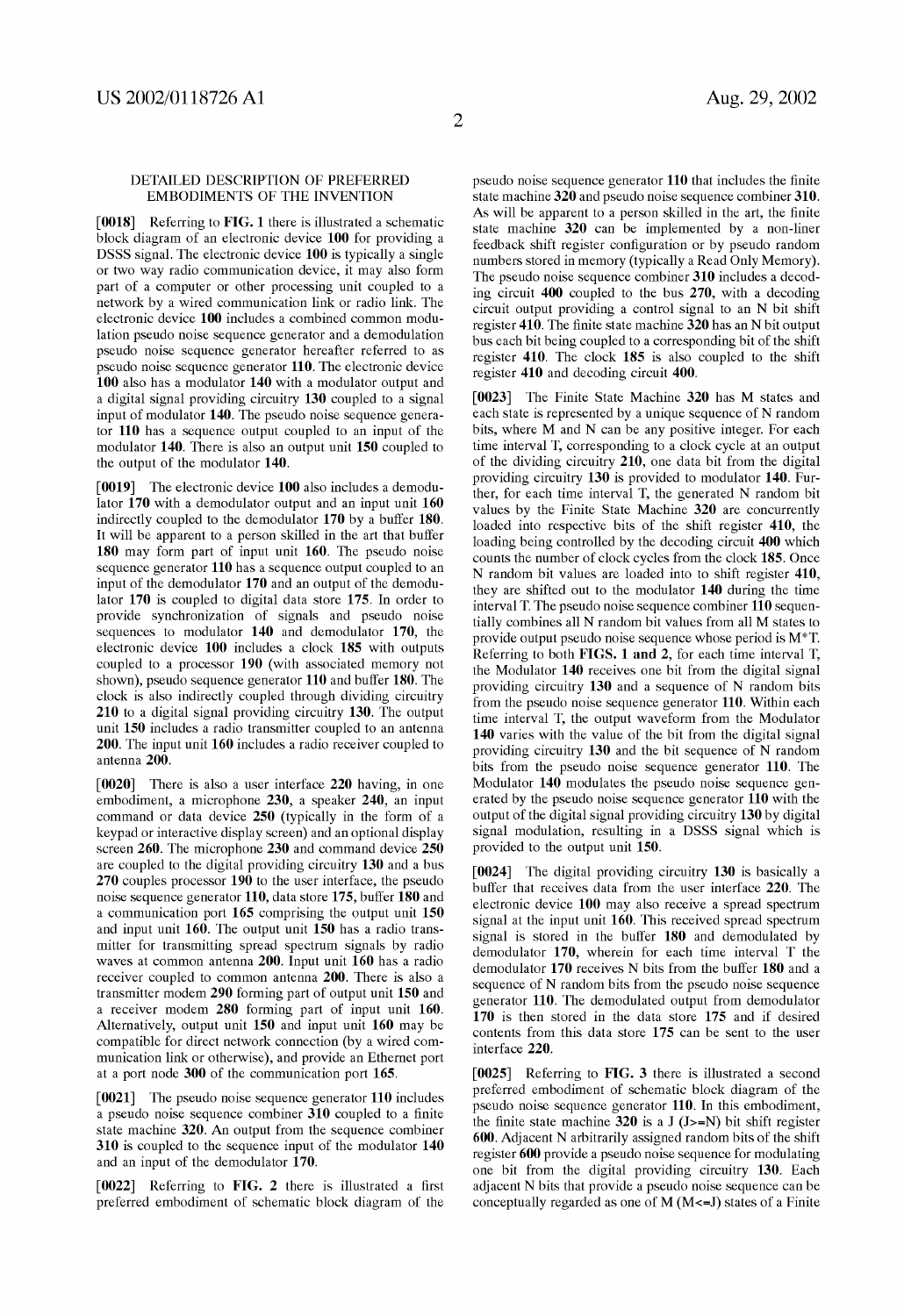State Machine. An output from each bit of the shift register 600 is coupled to a multiplexer 610. The multiplexer 610 has a serial output 620 and is coupled to receive instructions from bus  $270$ . The output from the Jth bit is also fed back, by a feedback loop 650, to the first bit of the shift register 600. The pseudo noise sequence generator 110 can provide an extended pseudo noise sequence of, for example, M\*N bits. The pseudo noise generator 110 is initialised With a seed value that is effected after a command signal is provided by bus 270 to shift register 600. The pseudo noise generator 110 operates by firstly receiving a multiplexer control signal from bus 270 Which enables serial output 620 and selects one of the J bits of shift register 600 to be coupled to output 620. A clock signal from clock 185 provides a shifting of data in the J bits and an enable signal to the multiplexer 610 so that the serial output 620 is only enabled during steady state conditions. In operation, after N clock cycles there Will have been N bits provided at serial output 620. To provide an extended pseudo noise sequence, M of the J bits in the shift register 600 can be selected to be transparent to serial output 620 by providing multiplexer control signals to multiplexer 610. After M\*N clock cycles, both multiplexer 610 and shift register 600 are reset and an extended pseudo noise sequence of period M\*N can be provided at serial output 620.

[0026] In FIG. 4. there is illustrated a schematic block diagram of a spread spectrum signal communication system 700 comprising a plurality of electronic devices 100 com municating With each other either by port nodes 300 coupled by Wired communication links 305 or by antennas 200 using radio Waves. As Will be apparent to a person skilled in the art, received spread spectrum signals may be asynchronous and therefore synchronization techniques are used to demodulate the spread spectrum signal. One of the synchro nization techniques is to correlate the received signal with the local pseudo noise sequence and find the maximum output of the correlation. Thus the received signal is syn chronized at the epoch when the maximum correlation is reached.

[0027] The present invention operates such that the digital signal providing circuitry 130 typically receives data from the user interface. The digital signal providing circuitry 130 then provides data bits each of Which is modulated, by modulator 140, With a pseudo noise sequence supplied from said modulation pseudo noise sequence generator 110 to thereby provide a spread spectrum signal that is transmitted by the output unit 150. Synchronization of modulation of data bits from the digital signal providing circuitry 130 With a pseudo noise sequence is provided by the clock 185 and dividing circuitry 210. Similarly, a spread spectrum signal received by the input unit 160 is temporarily stored in the buffer 180 and then demodulated, by the modulator 170, with the pseudo noise sequence supplied from the demodulation pseudo noise sequence generator 110 to thereby provide a digital signal.

[0028] At the system level, the electronic devices 100 communicate using the spread spectrum signal transmitted using the Wired communication links 305 or by radio Waves linked by the antennas 200. The invention may therefore alleviate at least one of the communication problems asso ciated With spectral peaks or spectral lines.

[0029] Advantageously, by using extended pseudo noise sequence to modulate each bit of the digital signal provided from the digital signal providing circuitry, spectral proper ties are improved substantially. In this regard, by using an extended pseudo noise sequence, a normalized maximum poWer spectral density value can be shoWn to be 1+1/N if the original pseudo noise sequence is an m-sequence of period N. Further, the power spectral density has an envelope that is nearly flat and is basically nearly white in spectrum which can cause less interference to other communications.

[0030] Although the invention has been described with reference to preferred embodiments it is to be understood that the invention is not restricted to the particular embodi ments described herein.

We claim:

1. An electronic device for providing a spread spectrum signal, said device comprising:

- a modulator having a modulator output;
- digital signal providing circuitry having a signal output coupled to a signal input of said modulator;
- a modulation pseudo noise sequence generator having a sequence output coupled to a sequence input of said modulator; and
- an output unit coupled to said modulator output, Wherein, in use, said digital signal providing circuitry provides data bits each of Which is modulated, by said modula tor, With a pseudo noise sequence supplied from said modulation pseudo noise sequence generator to thereby provide the spread spectrum signal that is transmitted by said output unit.

2. An electronic device as claimed in claim 1, Wherein said output unit includes a radio transmitter.

3. An electronic device as claimed in claim 1, Wherein said output unit includes a modem.

4. An electronic device as claimed in claim 1, Wherein said output unit provides for connection and transmission of said spread spectrum signal to a Wired communication link.

5. An electronic device as claimed in claim 1, Wherein said pseudo noise sequence generator includes a finite state machine.

6. An electronic device as claimed in claim 5, Wherein said modulation pseudo noise sequence generator includes a sequence combiner coupled to said finite state machine, Wherein, in use, pseudo noise data bits associated With cyclical states of said finite state machine are sequentially combined into a sequence by said sequence generator to provide said pseudo noise sequence.

7. An electronic device as claimed in claim 1, Wherein modulation of said data bits With a pseudo noise sequence are synchronized.

8. An electronic device as claimed in claim 1, Wherein said electronic device is a radio communication device.

9. An electronic device as claimed in claim 3, Wherein said electronic device is a two-way radio communication device.

10. An electronic device as claimed in claim 1, Wherein said digital signal providing circuitry is coupled to a micro phone.

11. An electronic device as claimed in claim 1, Wherein said signal providing circuitry includes a digital data store.

12. An electronic device as claimed in claim 1, Wherein said electronic device includes:

a demodulator having a demodulator output;